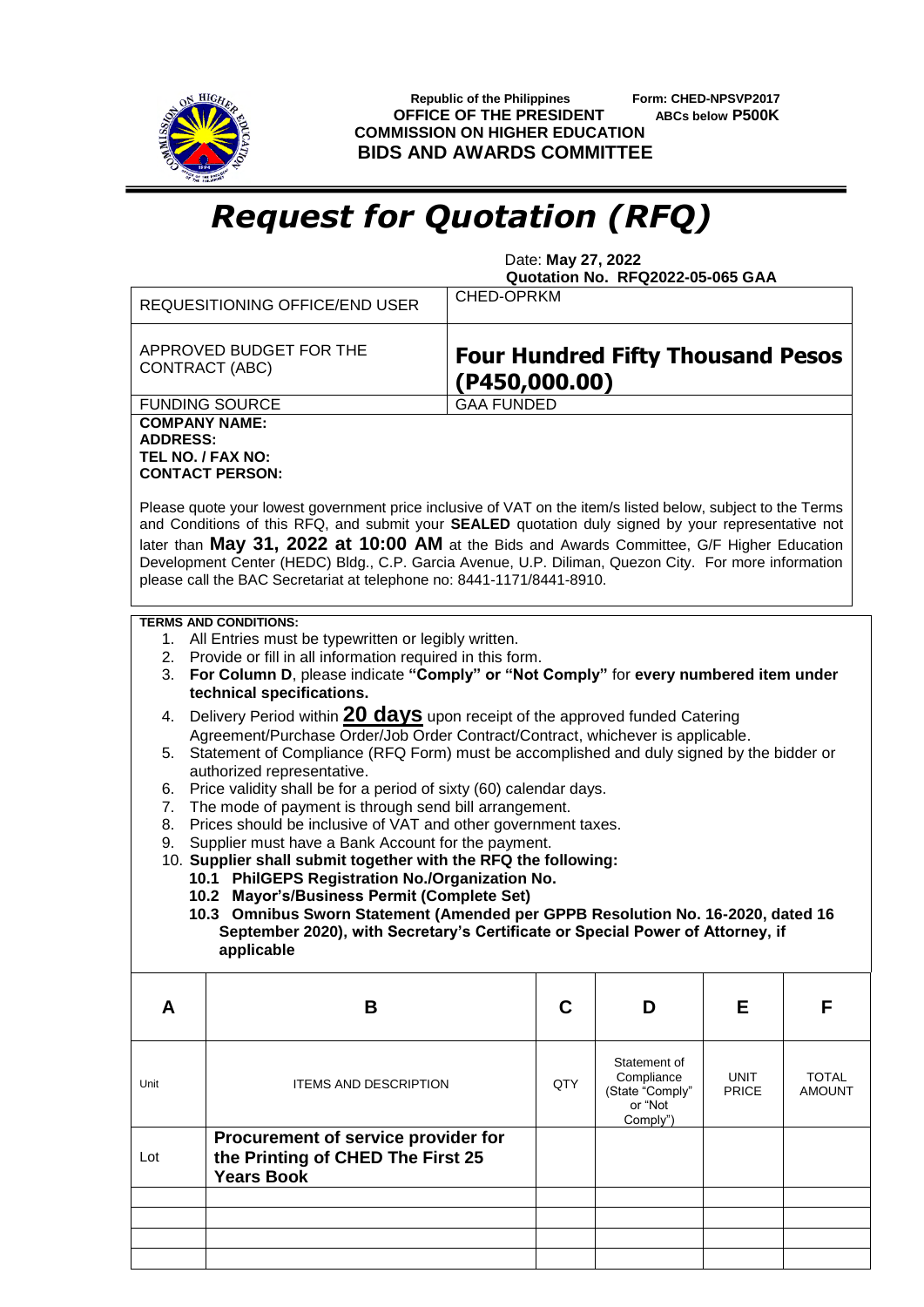| <b>Technical Specifications</b>                     |  |  |
|-----------------------------------------------------|--|--|
|                                                     |  |  |
| 1. Qty: 200                                         |  |  |
|                                                     |  |  |
| 2.<br><b>Digital Printing</b>                       |  |  |
| 3. Size: 9 in. (W) x 7 in (H)                       |  |  |
|                                                     |  |  |
| 4. Number of pages: ±260 pages                      |  |  |
|                                                     |  |  |
| Process: Offset<br>5.                               |  |  |
|                                                     |  |  |
| 6. Stock:                                           |  |  |
| <b>Cover: Printed Paper Case</b>                    |  |  |
| Hardcover (110-140 GSM,                             |  |  |
| Glossy)                                             |  |  |
| Interior: Book Paper                                |  |  |
| (Uncoated, White)                                   |  |  |
|                                                     |  |  |
| 7. Color:                                           |  |  |
|                                                     |  |  |
| Cover: Full Color                                   |  |  |
| Interior: Full Color and Black                      |  |  |
| for text-only                                       |  |  |
|                                                     |  |  |
| 8. Finish:                                          |  |  |
|                                                     |  |  |
| Cover: Glossy                                       |  |  |
| <b>Interior: Matte</b>                              |  |  |
| Special: "25" (Front Cover) -<br><b>Silver Foil</b> |  |  |
|                                                     |  |  |
|                                                     |  |  |
| 9. Bind: Case Bind or Perfect                       |  |  |
| <b>Bind</b>                                         |  |  |
|                                                     |  |  |
|                                                     |  |  |
| 10. Delivery Period: 20 days                        |  |  |
| 11. Prices should be inclusive of                   |  |  |
| VAT and other government                            |  |  |
| charges                                             |  |  |
|                                                     |  |  |
| 12. Mode of Payment: Send bill                      |  |  |
| <b>THE</b><br><b>PLEASE</b><br><b>DOWNLOAD</b>      |  |  |
| <b>ATTACHED</b><br><b>ASSOCIATED</b>                |  |  |
| <b>COMPONENT (REQUEST</b><br><b>FOR</b>             |  |  |
| <b>QUOTATION FORM)</b>                              |  |  |
|                                                     |  |  |

*Request for Quotation No.* **RFQ2022-05-065 GAA**

After having carefully read and accepted your General Conditions, I/We quote you on the item/s at prices note above.